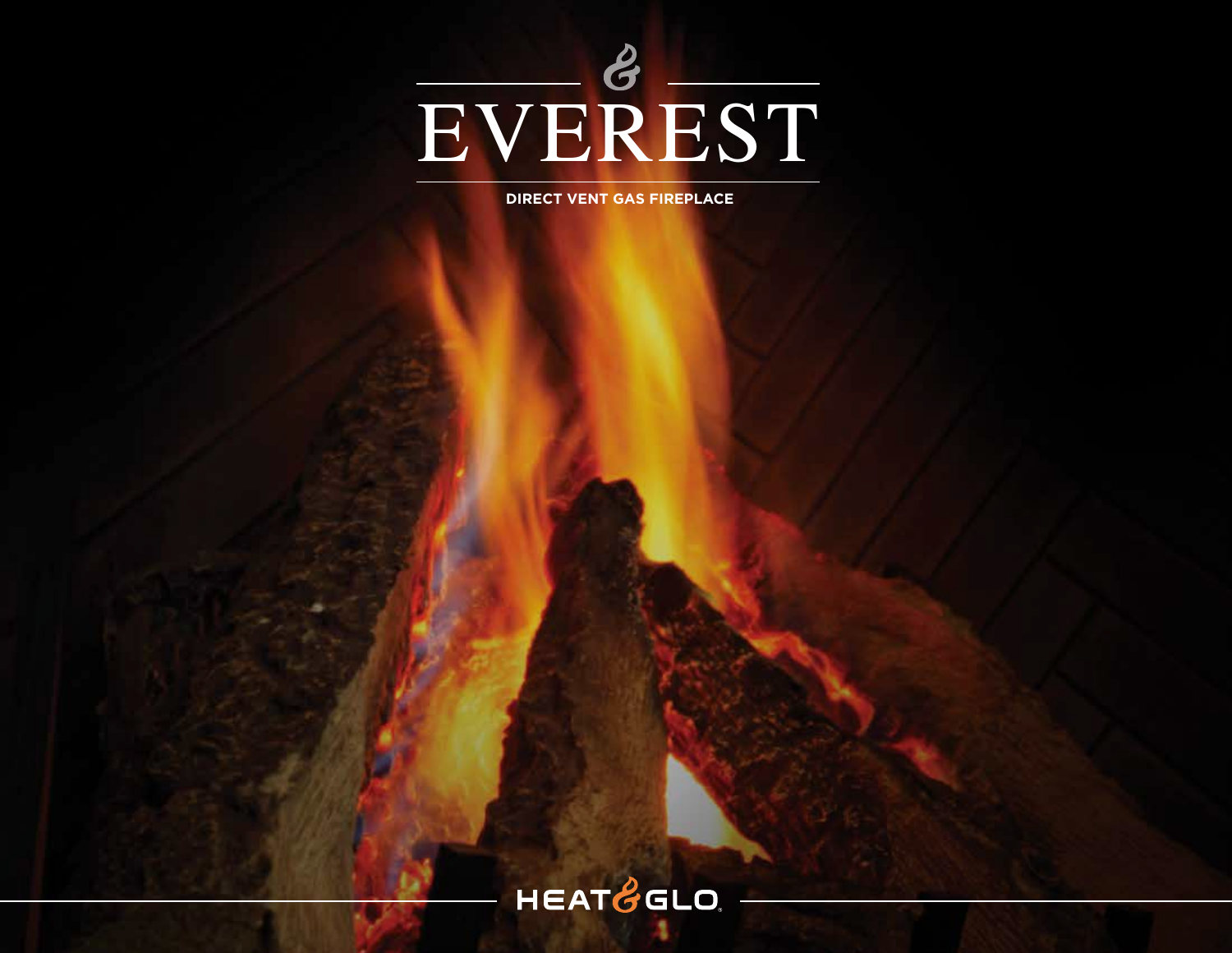# EVEREST

Invigorate a space with a twist on tradition. The Everest's upright design elevates your fire, reaching new heights of fireside appeal.

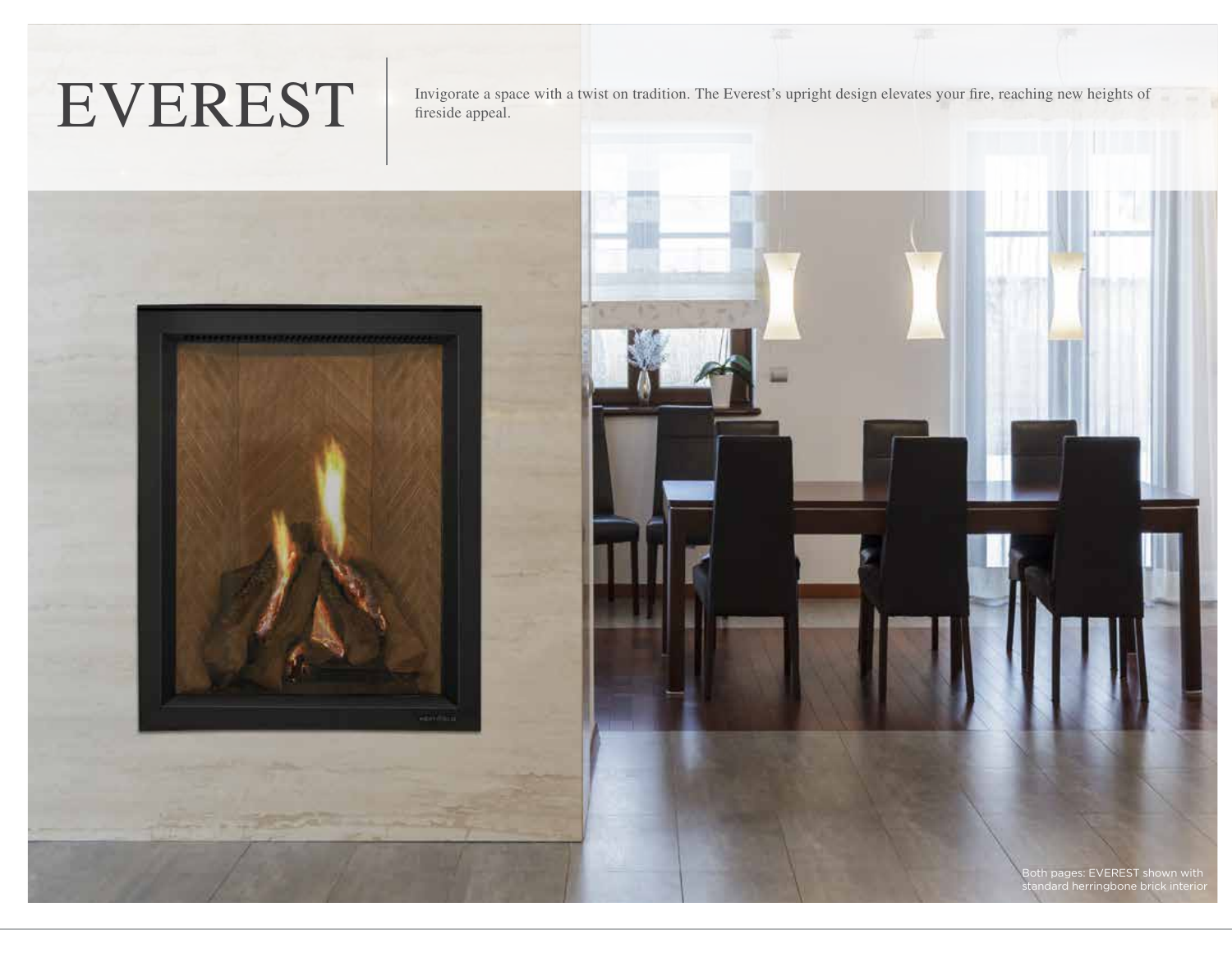#### FIRE FROM WITHIN

It's a stunning fire. But take a closer look. An innovative burner design produces flames from within the logs, creating depth and adding intensity.

#### UPRIGHT STYLE. DOWNRIGHT PERFORMANCE

Showcase the style and feel the heat. The shallow footprint of the Everest radiates more warmth out into the room, quickly and effectively.